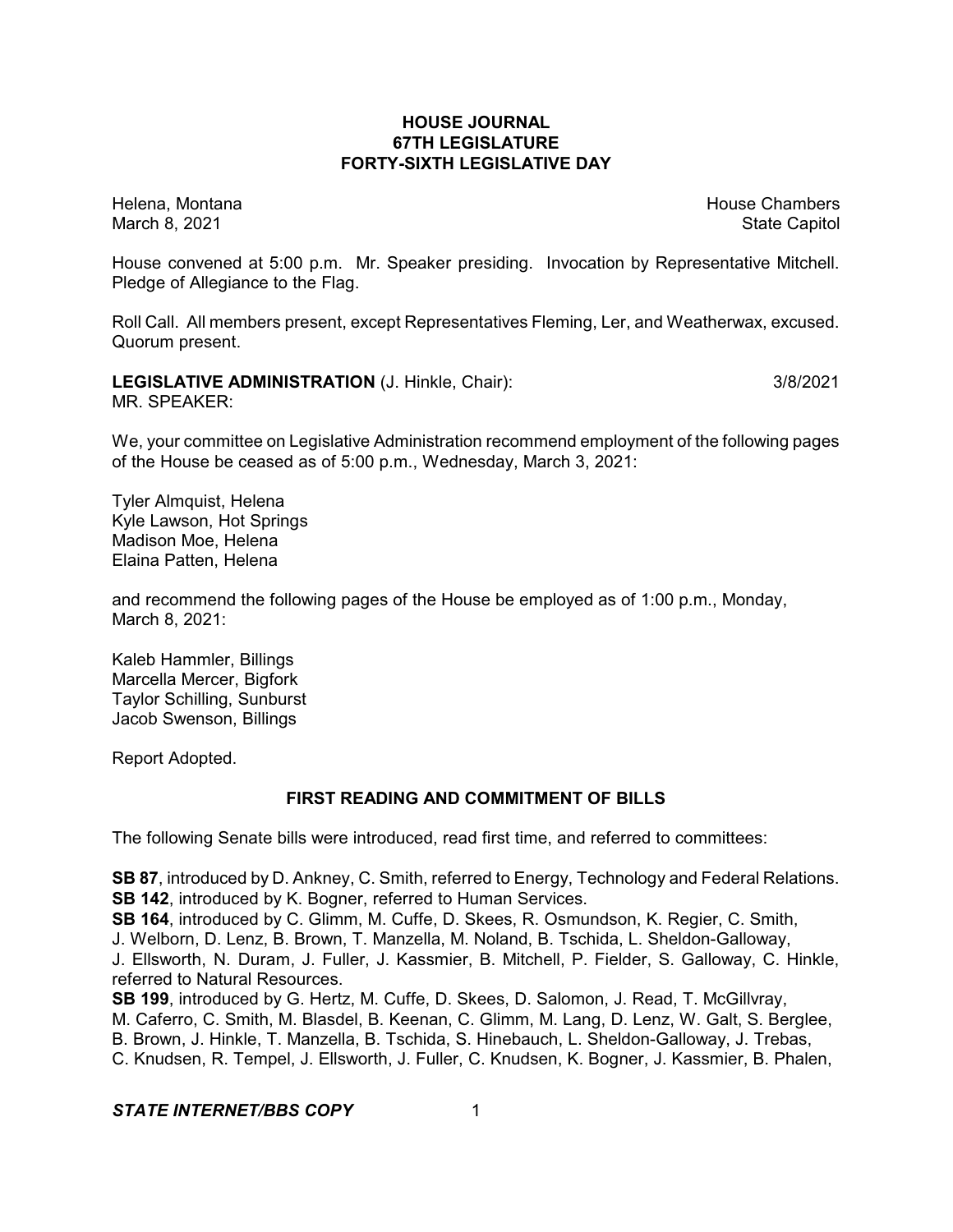#### HOUSE JOURNAL FORTY-SIXTH LEGISLATIVE DAY - MARCH 8, 2021

J. Carlson, K. Zolnikov, S. Galloway, E. Hill, J. Schillinger, M. Stromswold, J. Gillette, C. Hinkle, M. Binkley, C. Friedel, referred to Human Services.

**SB 212**, introduced by R. Osmundson, S. Fitzpatrick, C. Smith, G. Vance, M. Blasdel, L. Jones, C. Glimm, R. Lynch, referred to Taxation.

**SB 213**, introduced by K. Regier, referred to Energy, Technology and Federal Relations.

**SB 224**, introduced by S. Fitzpatrick, referred to State Administration.

**SB 225**, introduced by S. Fitzpatrick, referred to State Administration.

**SB 227**, introduced by S. Fitzpatrick, referred to State Administration.

**SB 233**, introduced by D. Ankney, referred to Natural Resources.

**SB 236**, introduced by S. Morigeau, referred to Human Services.

**SB 237**, introduced by D. Kary, T. McGillvray, referred to Energy, Technology and Federal Relations.

**SB 238**, introduced by T. Gauthier, S. Fitzpatrick, M. Blasdel, T. Manzella, J. Ellsworth, J. Dooling, J. Kassmier, M. Sweeney, referred to Local Government.

**SB 239**, introduced by M. McNally, K. Zolnikov, referred to Business and Labor.

**SB 242**, introduced by B. Bennett, D. Kary, K. Regier, M. Blasdel, J. Cohenour, G. Hertz,

T. Jacobson, R. Lynch, B. Brown, J. Trebas, . Knudsen, E. Kerr-Carpenter, K. Bogner, K. Sullivan,

P. Flowers, B. Ler, P. Fielder, M. Stromswold, G. Frazer, M. Binkley, C. Friedel, referred to Judiciary.

**SB 243**, introduced by B. Bennett, M. McNally, E. McClafferty, C. Boland, J. Pomnichowski,

D. Sands, J. Cohenour, T. Jacobson, R. Lynch, S. Webber, E. Boldman, S. Morigeau, J. Gross,

E. Kerr-Carpenter, M. Sweeney, P. Flowers, M. Fox, S. O'Brien, referred to Education.

**SB 250**, introduced by J. Cohenour, referred to Human Services.

**SB 253**, introduced by G. Hertz, referred to Business and Labor.

**SB 254**, introduced by M. McNally, referred to Energy, Technology and Federal Relations.

**SB 257**, introduced by J. Small, S. Fitzpatrick, J. Welborn, D. Ankney, referred to Taxation.

**SB 261**, introduced by S. Fitzpatrick, referred to Judiciary.

**SB 262**, introduced by M. Cuffe, referred to Taxation.

**SB 267**, introduced by B. Brown, J. Read, K. Regier, G. Vance, C. Glimm, T. Manzella, D. Loge, J. Ellsworth, J. Fuller, J. Kassmier, L. Brewster, P. Fielder, M. Malone, C. Friedel, referred to Fish, Wildlife and Parks.

**SB 270**, introduced by B. Hoven, referred to Agriculture.

**SB 272**, introduced by G. Vance, C. Knudsen, referred to Energy, Technology and Federal Relations.

**SB 274**, introduced by C. Friedel, referred to Transportation.

**SB 276**, introduced by M. Cuffe, referred to State Administration.

**SB 280**, introduced by C. Glimm, D. Salomon, R. Osmundson, T. McGillvray, C. Smith, G. Vance, B. Hoven, B. Keenan, G. Hertz, M. Lang, B. Brown, T. Manzella, M. Noland, B. Tschida,

S. Hinebauch, D. Loge, D. Bartel, B. Usher, J. Small, J. Ellsworth, J. Fuller, K. Bogner, T. Moore, S. Galloway, C. Friedel, referred to Judiciary.

**SB 283**, introduced by C. Glimm, referred to Judiciary.

**SB 284**, introduced by R. Tempel, D. Salomon, T. McGillvray, K. Regier, C. Smith, G. Vance,

J. Welborn, B. Hoven, D. Ankney, B. Molnar, M. Lang, S. Hinebauch, W. Sales, T. Welch, J. Small, K. Bogner, B. Gillespie, J. Kassmier, M. Sweeney, S. Galloway, E. Hill, J. Schillinger, M. Malone, referred to Natural Resources.

## *STATE INTERNET/BBS COPY* 2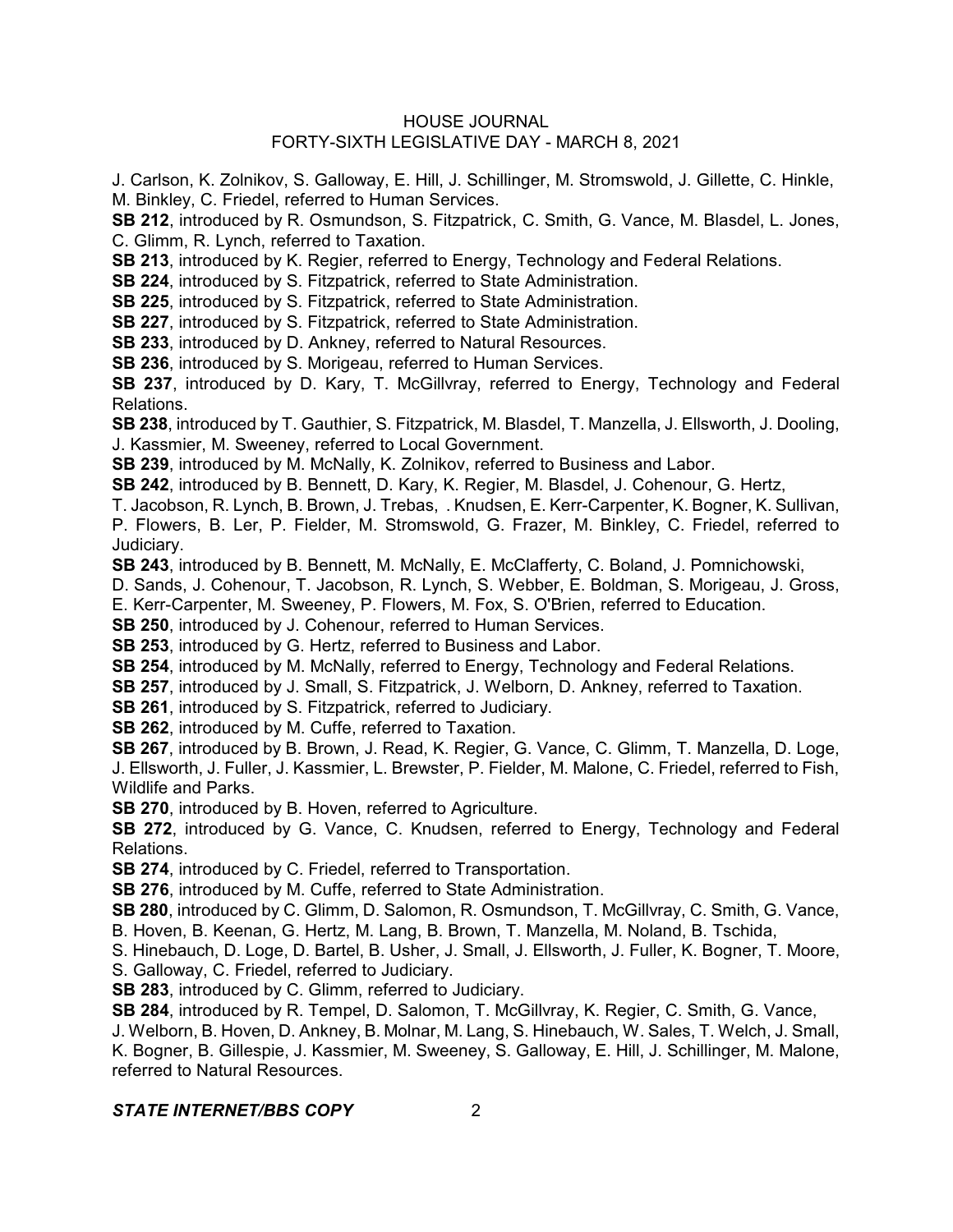#### HOUSE JOURNAL FORTY-SIXTH LEGISLATIVE DAY - MARCH 8, 2021

**SB 287**, introduced by W. Sales, M. Lang, referred to State Administration.

**SB 300**, introduced by C. Glimm, referred to Transportation.

**SB 301**, introduced by T. Manzella, C. Smith, G. Vance, C. Glimm, J. Ellsworth, C. Friedel, referred to Business and Labor.

**SB 302**, introduced by W. Sales, referred to Natural Resources.

**SB 303**, introduced by T. McGillvray, referred to Judiciary.

**SB 305**, introduced by M. Lang, referred to Education.

**SB 306**, introduced by M. Lang, referred to Fish, Wildlife and Parks.

**SB 307**, introduced by M. Lang, referred to Agriculture.

**SB 309**, introduced by W. Sales, referred to State Administration.

**SB 314**, introduced by B. Brown, R. Osmundson, T. McGillvray, C. Smith, G. Vance, M. Blasdel,

D. Ankney, C. Glimm, S. Hinebauch, referred to Fish, Wildlife and Parks.

**SB 315**, introduced by D. Howard, referred to Judiciary.

**SB 316**, introduced by S. Fitzpatrick, referred to Judiciary.

**SB 317, introduced by S. Fitzpatrick, referred to Business and Labor.** 

**SB 319**, introduced by G. Hertz, referred to State Administration.

**SB 327**, introduced by J. Ellsworth, M. Cuffe, D. Kary, G. Vance, M. Blasdel, W. Galt, T. Manzella, referred to Fish, Wildlife and Parks.

**SB 328**, introduced by D. Ankney, J. Welborn, J. Small, referred to Natural Resources.

**SB 332**, introduced by T. Manzella, M. Binkley, referred to Human Services.

**SB 334**, introduced by B. Molnar, referred to Energy, Technology and Federal Relations.

**SB 337**, introduced by M. Lang, referred to Fish, Wildlife and Parks.

**SB 338**, introduced by M. Lang, referred to Judiciary.

**SB 339**, introduced by J. Pomnichowski, referred to State Administration.

**SB 344**, introduced by K. Bogner, referred to Judiciary.

**SB 345**, introduced by S. Fitzpatrick, referred to Business and Labor.

**SB 346**, introduced by T. Manzella, referred to Local Government.

- **SB 350**, introduced by G. Hertz, referred to State Administration.
- **SB 351**, introduced by B. Bennett, referred to State Administration.
- **SB 352**, introduced by J. Esp, referred to Natural Resources.
- **SB 353**, introduced by J. Gross, R. Lynch, E. Boldman, M. Sweeney, referred to Judiciary.
- **SB 355**, introduced by M. Lang, referred to Taxation.
- **SB 356**, introduced by J. Gross, referred to Education.
- **SB 357**, introduced by J. Gross, referred to Human Services.
- **SB 358**, introduced by J. Esp, M. Cuffe, referred to Natural Resources.
- **SB 360**, introduced by M. Lang, referred to Fish, Wildlife and Parks.
- **SB 361**, introduced by B. Hoven, referred to Judiciary.
- **SB 363**, introduced by S. Fitzpatrick, referred to Business and Labor.
- **SB 364**, introduced by S. Fitzpatrick, referred to Business and Labor.
- **SB 365**, introduced by K. Regier, referred to Judiciary.

**SB 367**, introduced by S. Morigeau, referred to Business and Labor.

**SB 372**, introduced by E. McClafferty, referred to Transportation.

The following Senate joint resolutions were introduced, read first time, and referred to committees:

# *STATE INTERNET/BBS COPY* 3